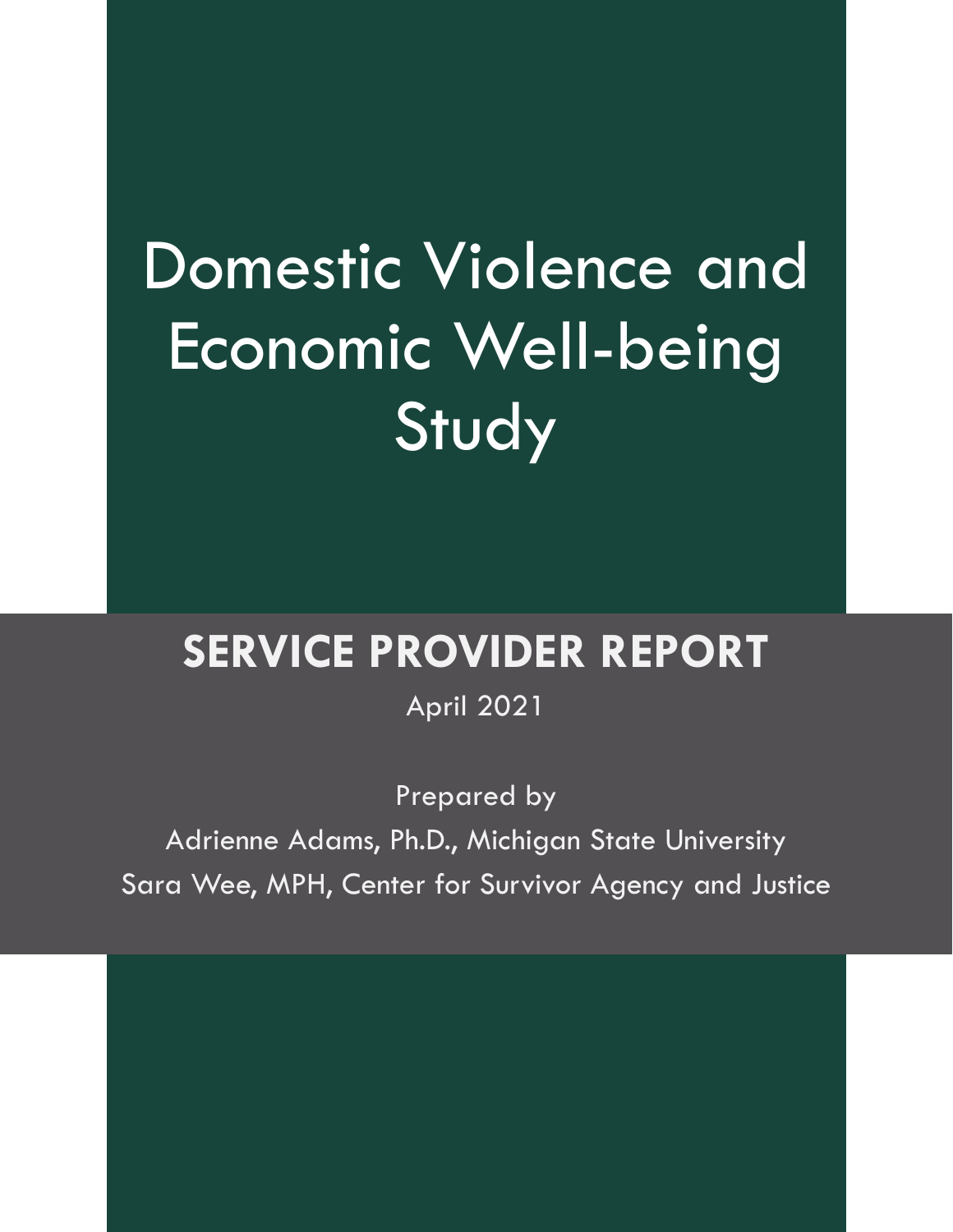### TABLE OF CONTENTS

| <b>STUDY OVERVIEW</b>                 | $\mathbf{1}$               |
|---------------------------------------|----------------------------|
| <b>PARTICIPANTS</b>                   |                            |
| <b>IDENTITY</b>                       | $\overline{2}$             |
| SOCIOECONOMIC STATUS                  | 3                          |
| <b>DOMESTIC VIOLENCE</b>              |                            |
| <b>CURRENT/RECENT RELATIONSHIP</b>    | $\boldsymbol{4}$           |
| PAST 30 DAYS                          | $\boldsymbol{\mathcal{A}}$ |
| <b>PREVIOUS RELATIONSHIPS</b>         | $\boldsymbol{\mathcal{A}}$ |
| <b>ECONOMIC ABUSE TACTICS</b>         | 5                          |
| <b>ECONOMIC WELL-BEING</b>            |                            |
| <b>ABILITY TO MEET MATERIAL NEEDS</b> | $6 - 7$                    |
| <b>DEBT BURDEN</b>                    | 8                          |
| <b>CREDIT HISTORY</b>                 | 9                          |
| <b>FINANICAL STRESS &amp; WORRY</b>   | 10                         |
| <b>FINANCIAL HELP-SEEKING</b>         |                            |
| <b>HELP WANTED</b>                    | 11                         |
| <b>HELP RECEIVED</b>                  | 12                         |
| <b>BARRIERS TO HELP</b>               | 12                         |
| <b>APPENDIX A</b>                     | 13                         |
| <b>APPENDIX B</b>                     | 20                         |
| <b>APPENDIX C</b>                     | 21                         |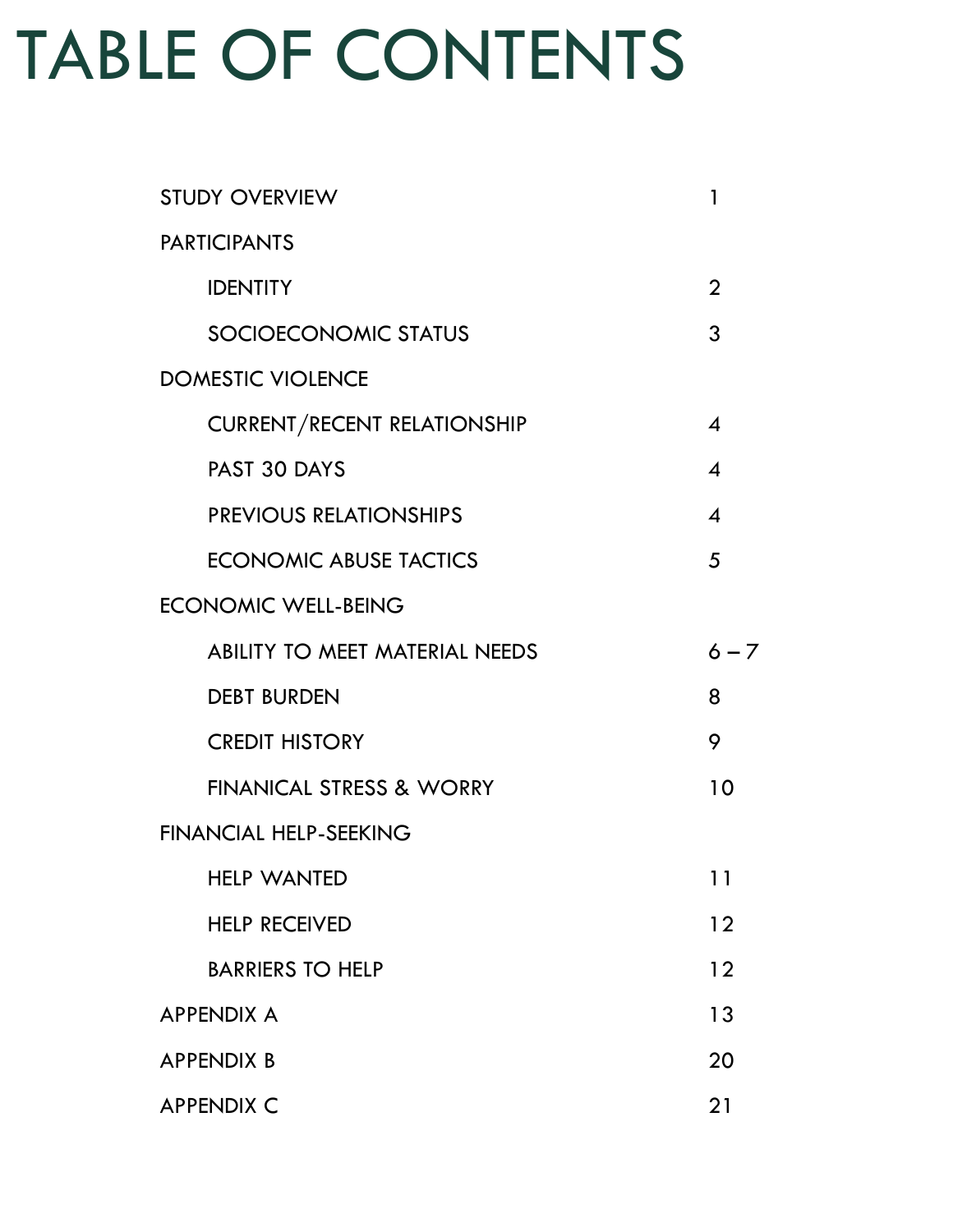### **OVERVIEW**

Between October 2018 and July 2019, 627 survivors participated in a National Domestic Violence & Economic Well-being Study. This Service Provider Report shares first-cut key findings about study participants and their experiences of abuse, economic well-being, and financial help-seeking.

#### **PARTICIPANT LOCATION**

To hear from a geographically diverse group of survivors, we partnered with 47 organizations in 13 states to survey survivors they served. Participating organizations came from the following states, and are depicted below: West (Washington, Idaho, California), Southwest (Arizona, Colorado), Midwest (South Dakota, Michigan), South Central (Texas, Louisiana), Southeast (Kentucky, North Carolina), Northeast (New Jersey, Massachusetts). **The largest proportion (39.55%) came from the South Central region.** We received 8 – 16% from each of the other regions.



#### **A NOTE ON DATA COLLECTION METHODS**

To collect data for this study, we divided the country into regions and partnered with one or more state coalitions in each region. We asked the coalitions to send their member organizations information about the study and an invitation to collaborate. The research team mailed data collection materials to each participating organization, which included: paper questionnaires, envelopes for protecting completed questionnaires, instructions for agency staff, and cash for participant incentive. Agency staff informed their clients about the study, and provided those who were interested in participating with a questionnaire and an envelope marked "Confidential." When participants were done with the questionnaire, they sealed it in the envelope, returned it to an agency staff person, and received \$10 as a token of appreciation. The partner organizations mailed the completed surveys to the research team.

Data cleaning and analysis began in August 2019, paused between March and September 2020 due to the COVID-19 shutdown, was resumed last fall and was completed February 2021.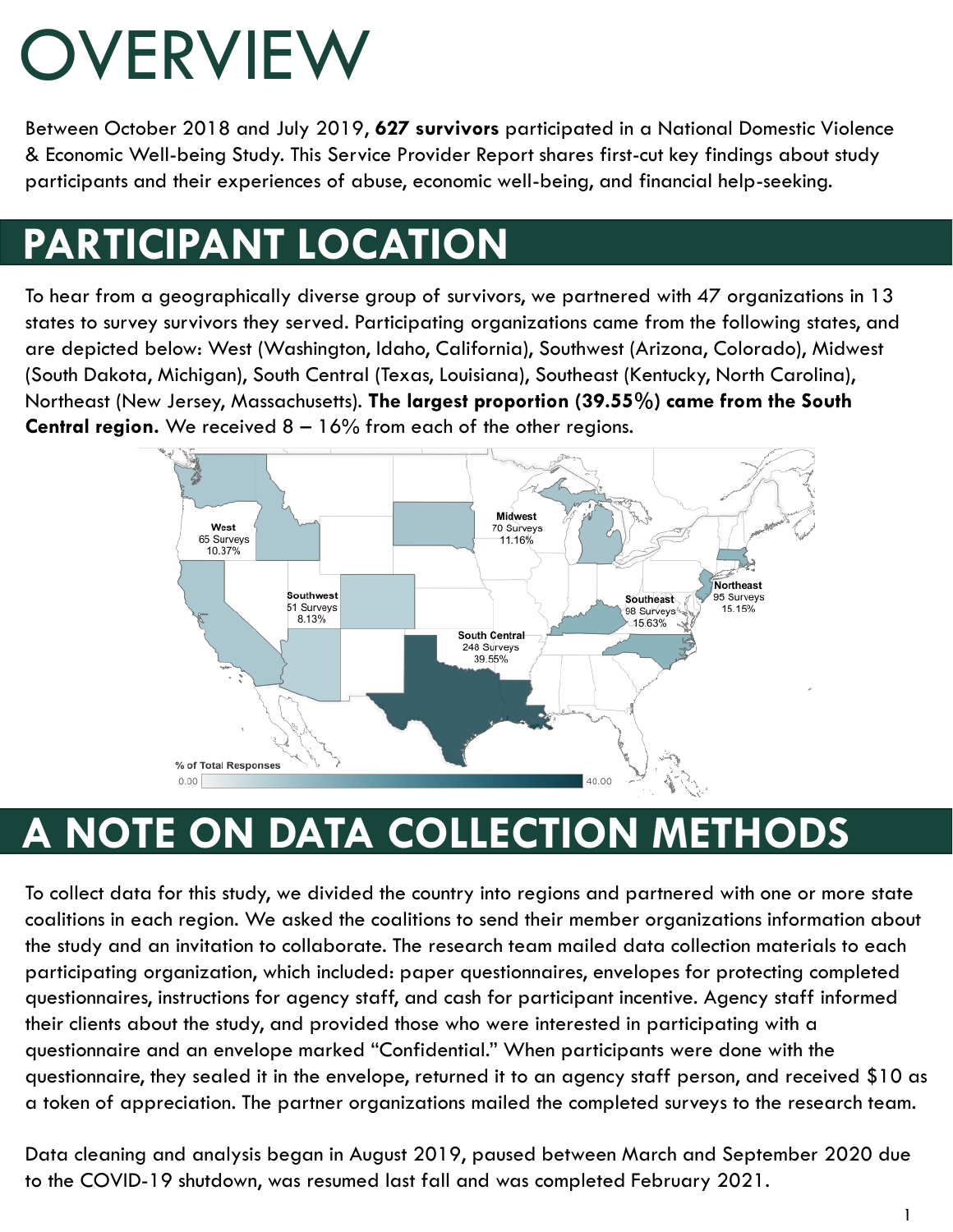### PARTICIPANTS

#### **IDENTITY**

Survey participants ranged in age from 18 to 72 years old; the average as was 38. Almost everyone who completed the survey identified as a woman (98%), and **most identified as non-Hispanic white (46%), Latinx (27%), and/or Black (27%).** The majority of participants had kids under age 18 in their household. Almost a quarter (24%) had a physical or developmental disability. Eighty-two percent spoke English and 16% spoke Spanish as their primary language. Eight-four percent were U.S. citizens, 3% were permanent residents, and 2% had a visa or TPS, asylum, or refugee status. Another 11% opted not to share their citizenship status.



#### **RACE/ETHNICITY**







had kids under18 in household (Avg. 1.5 Kids)



had a physical or developmental disability



#### **LANGUAGE CITIZENSHIP**

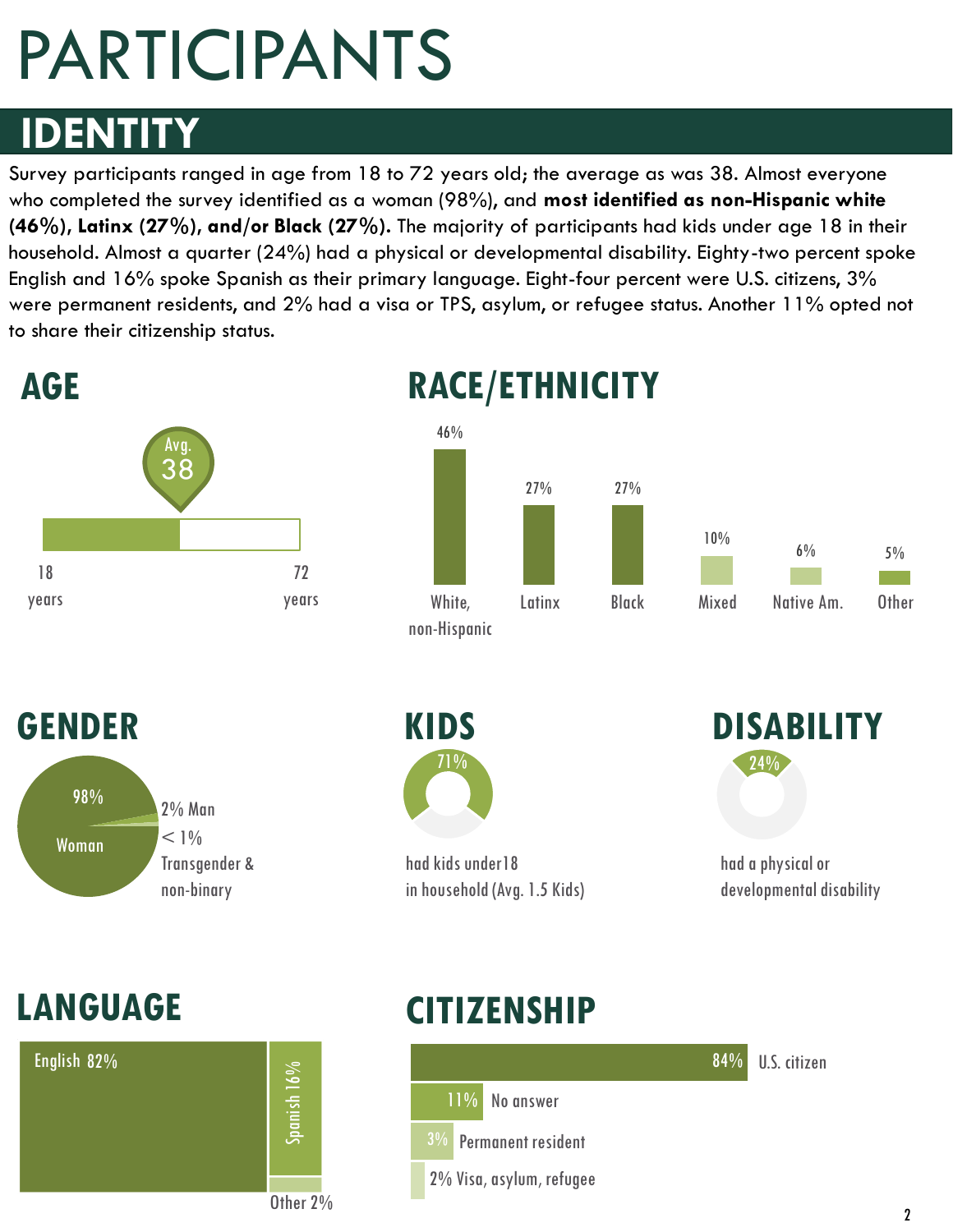## PARTICIPANTS

### **SOCIOECONOMIC STATUS**

The survey measured three indicators of socioeconomic status: income, education, and home ownership. Most participants (64%) had a monthly household income of \$1000 or less. Of those, **almost a quarter (23%) had no income and another 20% were living on \$1 - \$500 a month**. Public assistance was the most common source of income (64%), followed by employment (41%). Of those who were employed, the average monthly paycheck was \$1,748, and only a third had a job with paid time off. Over half of participants completed some education beyond high school; **20% had a college degree**. Most were raised by people who owned a home and just **over a quarter owned a home** themselves at some point.

#### **INCOME**

#### **SOURCES**



| 20%   | College degree        |       |
|-------|-----------------------|-------|
| 25%   | Some college          | 70%   |
| $7\%$ | Trade school          |       |
| 27%   | High school / GED     |       |
| 22%   | Less than High school | 128%T |

#### from all sources **MONTHLY AMOUNT**



93% said their income was difficult to live on



**PAID TIME OFF** for those employed

33%

#### **EDUCATION HOME OWNERSHIP**



were raised by people who owned a home

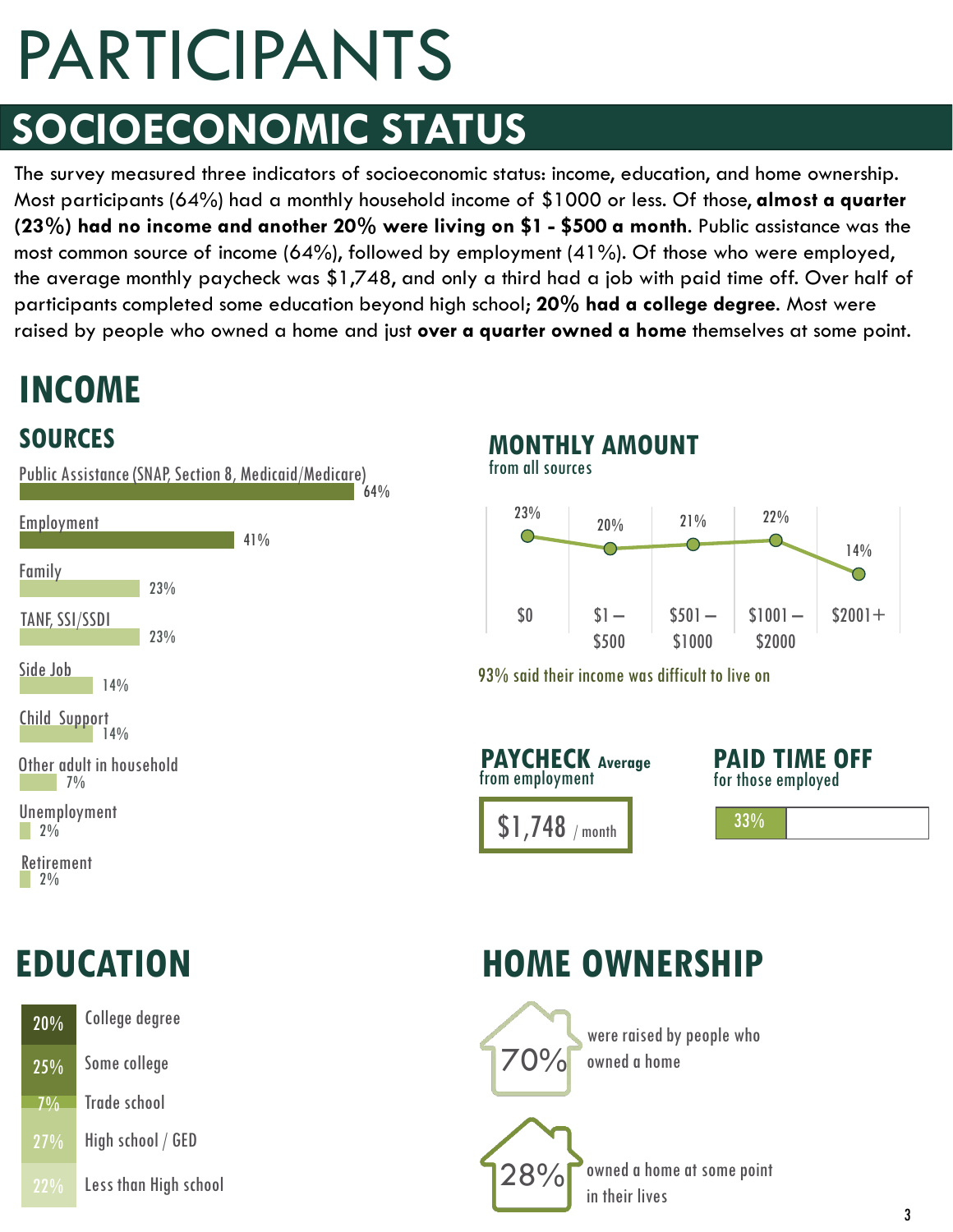# DOMESTIC VIOLENCE

#### **ABUSE IN RELATIONSHIP**

We asked participants about the abuse perpetrated in the intimate relationship for which they were currently seeking help. **Rates of psychological abuse, physical violence, economic abuse, and coercive control were high** among the survivors surveyed. Ninety-nine percent had a psychologically abusive partner; 97% were subjected to economic abuse; 97% reported physical violence; and 88% experienced coercive control.



#### **E IN THE PAST 30 D**

The charts below show the percent of survivors who said their partner/ex-partner had perpetrated each type of abuse **in the past 30 days.** Psychological abuse was most common, followed by economic abuse and then physical violence.



#### **BUSE IN OTHER INTIMATE RELATI**

We also asked participants about abuse perpetrated by other intimate relationships **in their lifetime**. Half or almost half had another partner who perpetrated psychological abuse, economic abuse , and/or physical violence.

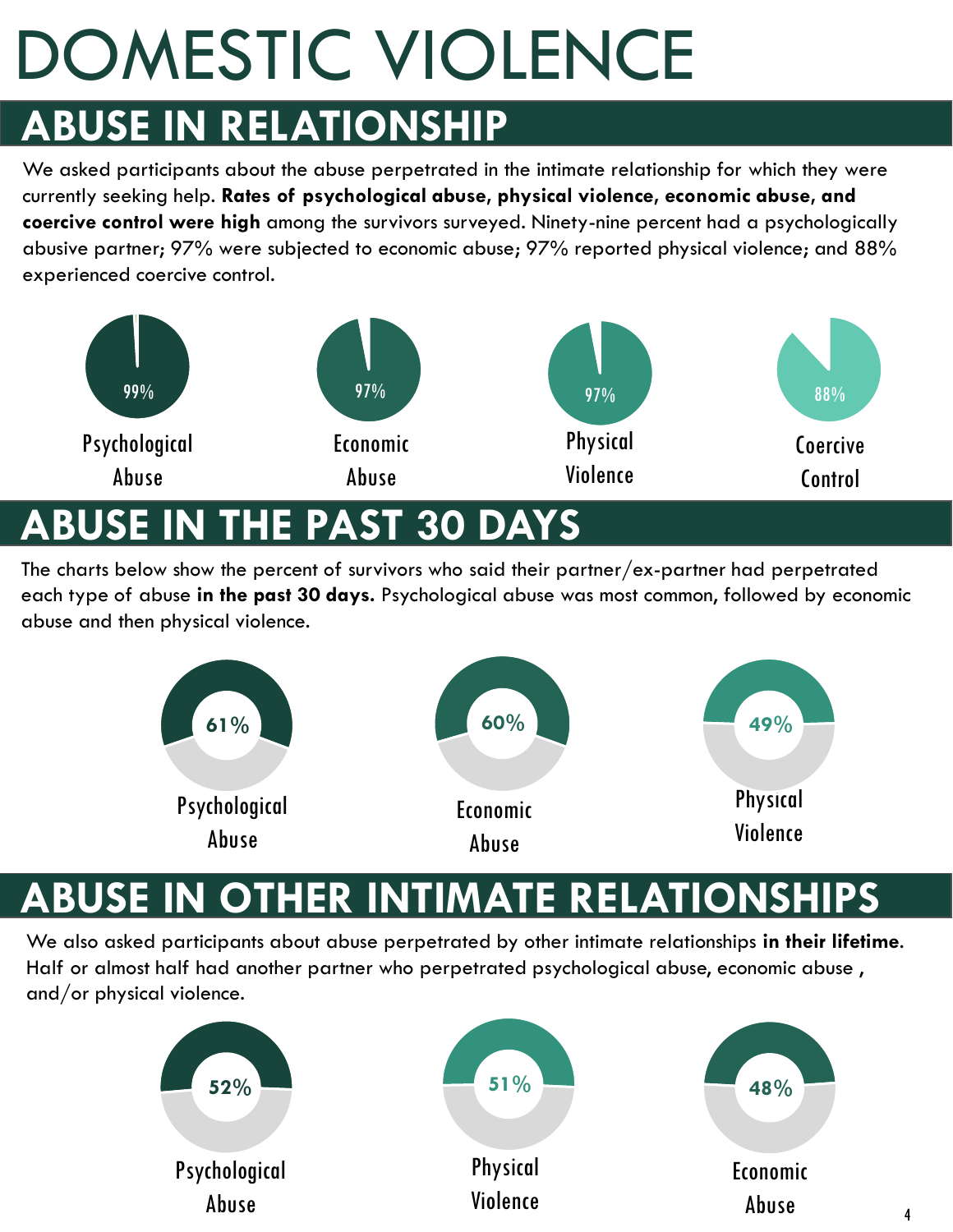### DOMESTIC VIOLENCE **ECONOMIC ABUSE TACTICS**

We asked participants about their partners use of two types of economic abuse: economic restriction and economic exploitation. Survivors' abusive partners commonly **limited their access to and use of economic resources and used their resources to their own advantage.** 

#### **ECONOMIC RESTRICTION**



Decide how you could spend money rather than letting you spend it how you saw fit Keep you from having the money you needed to buy food, clothes, or other necessities Make you ask them for money Hide money so that you could not find it

Keep financial information from you

Demand that you give them receipts or change when you spent money

Keep you from having a job or going to work

#### **ECONOMIC EXPLOITATION**



Spend their money however they wanted while your money went to pay for necessities

Make you use your money to buy them things or pay their bills when you didn't want to

Make you take out a loan or buy something on credit when you didn't want to

Steal your property

Force or pressure you to give them your savings or other assets

Put bills in your name, leaving you to pay them

Take out a loan or buy something on credit in your name without your permission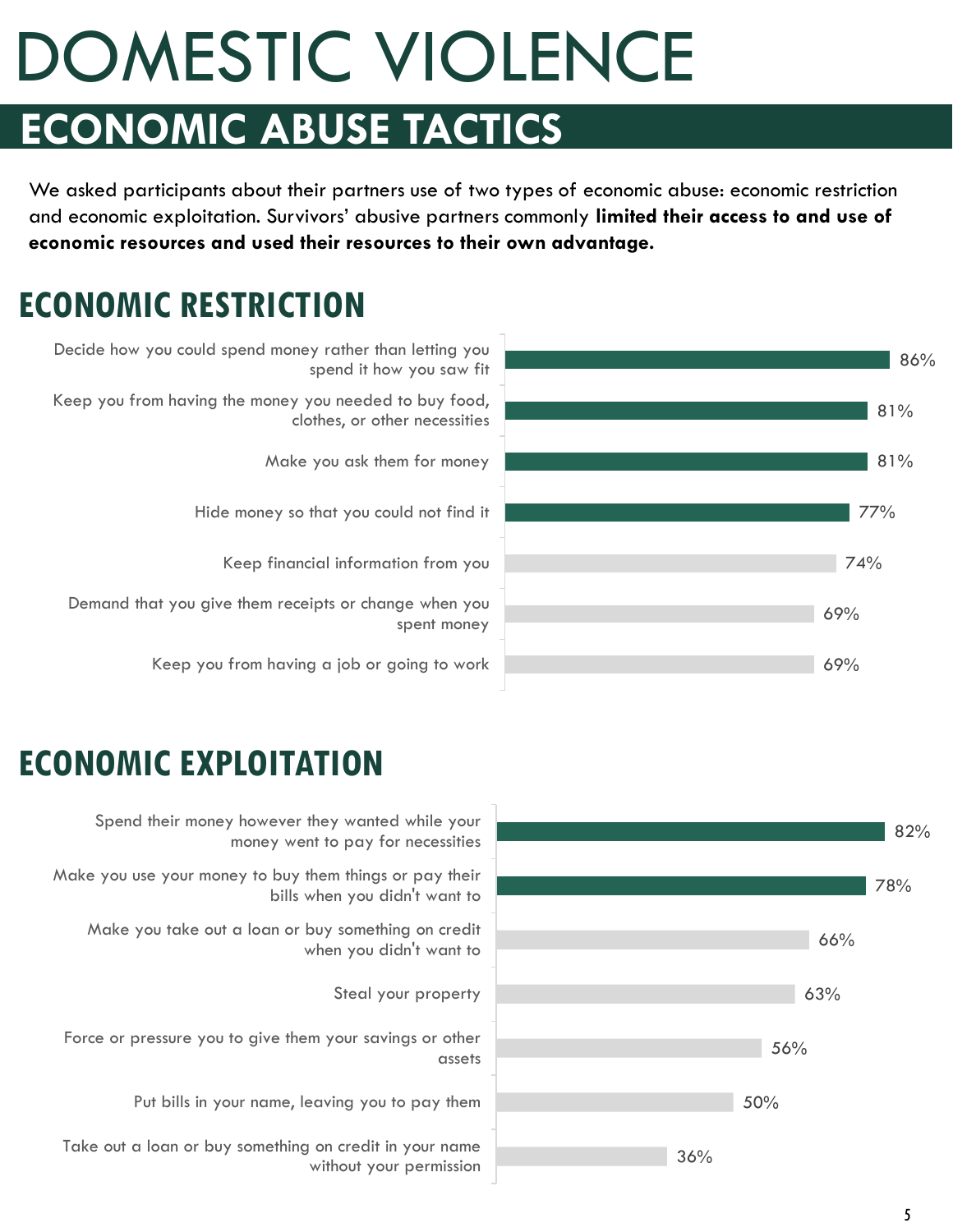#### **ABILITY TO MEET MATERIAL NEEDS**

**Over half lacked the childcare, housing, and transportation they needed.** About half had insufficient appliances, dental care, personal care items, clothing, and food. Many also lacked needed utility service, medical care, and phone service.

*The extent to which survivors had each of the following things needed to get by in life from day-to day:* 

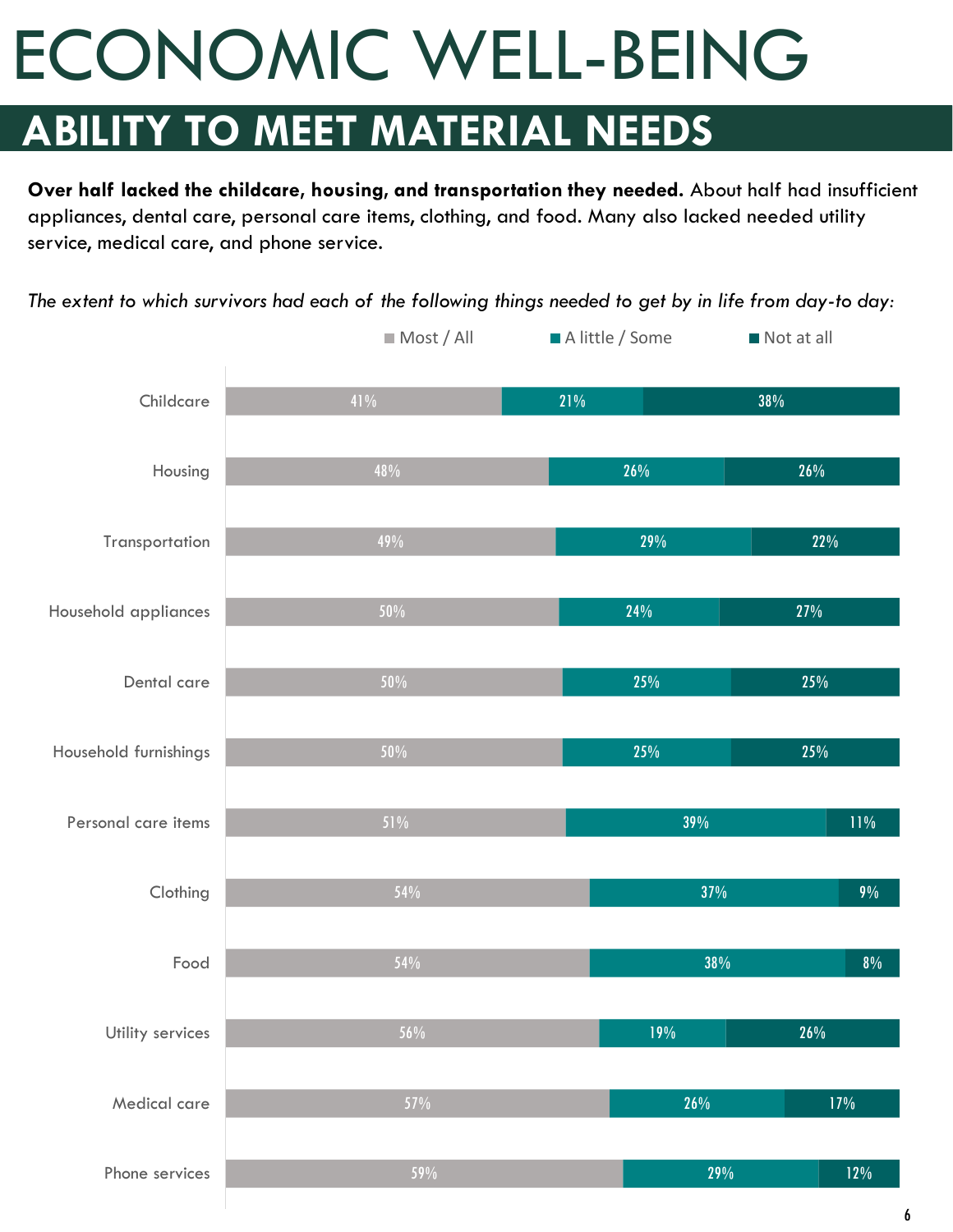#### **STRATEGIES TO MEET MATERIAL NEEDS**

Most survivors **routinely put off buying things they needed, found ways to make more money to afford the things they family needed, and made trade-offs** to meet their needs. Also, many survivors borrowed money from family or friends or sold their belongings or blood plasma. A few used credit to cover basic needs because they did not have the money.

*The extent to which survivors used each of the following strategies to meet basic needs:* 

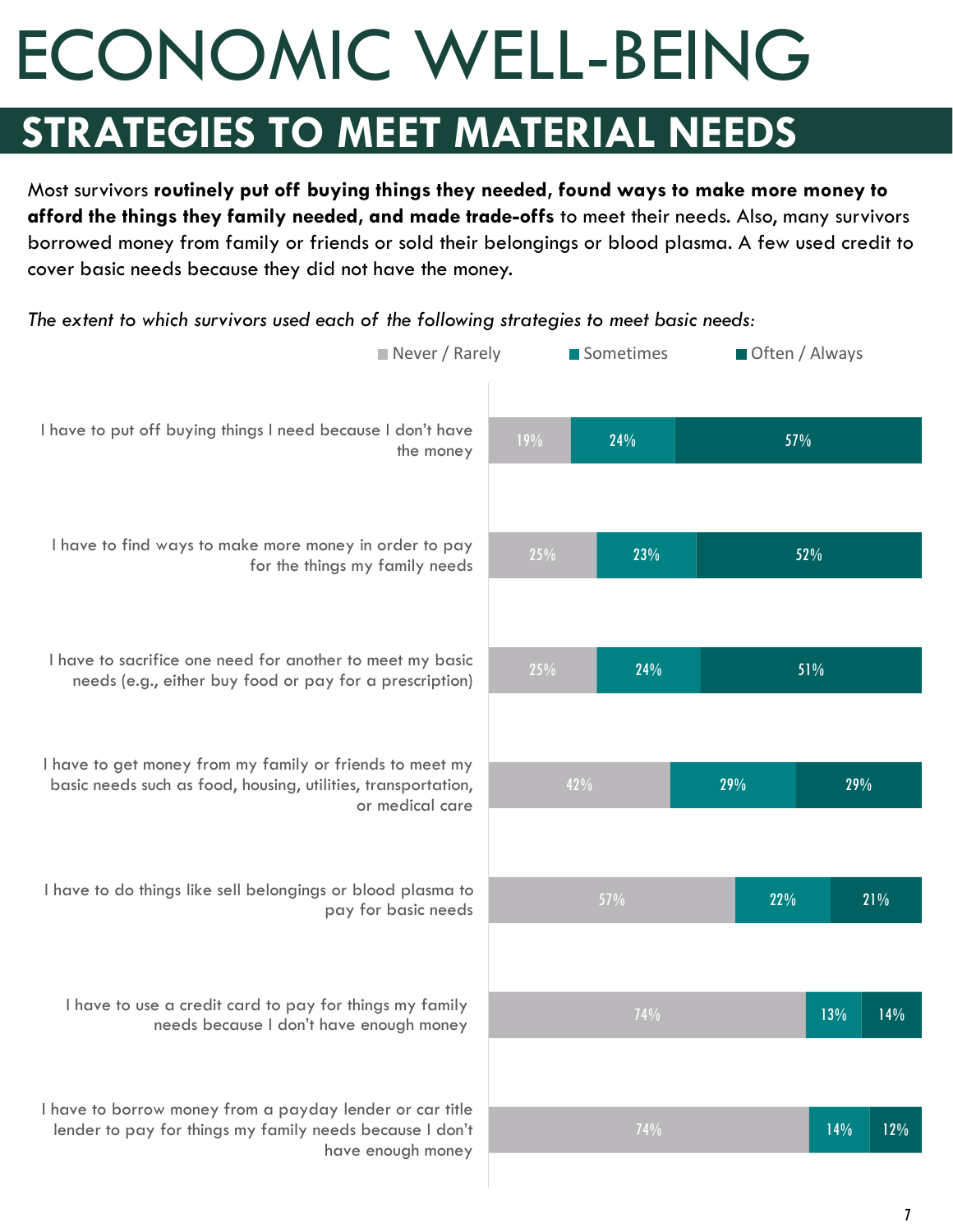#### **DEBT BURDEN**

**The majority (70%) of participants had debt** at the time of the survey. **Unpaid medical bills, unpaid utility bills, and credit card bills were the most common**. Twenty-eight percent owed \$5000 or less, 22% owed between \$5001 and \$20,000, and 23% owed over \$20,000. Another 26% did not know how much they owed. Few survivors were making regular payments on their debts. Over half were not able to make payments on their debts, while another 30% paid what they could when they could.

#### **DEBT**

#### **TYPES OF DEBT**

**70%**  $6\%$  $13%$  $\Box$  23%  $130%$ 33%  $-41%$ 51% 54%  $60%$ **Other** Vehicle tile loan Pay day loan Unpaid rent/mortgage Vehicle loan Student loan Credit card bill Unpaid utility bill Unpaid medical bill Do you currently have any debts? **Yes**



#### **ABILITY TO PAY DEBT**

| 53%                                                                                 | 30% | 16%         |
|-------------------------------------------------------------------------------------|-----|-------------|
|                                                                                     |     | I make the  |
|                                                                                     |     | regular     |
|                                                                                     |     | monthly     |
|                                                                                     |     | payments on |
| I am not able to make any payments on my debts I pay what I can when I can my debts |     |             |

8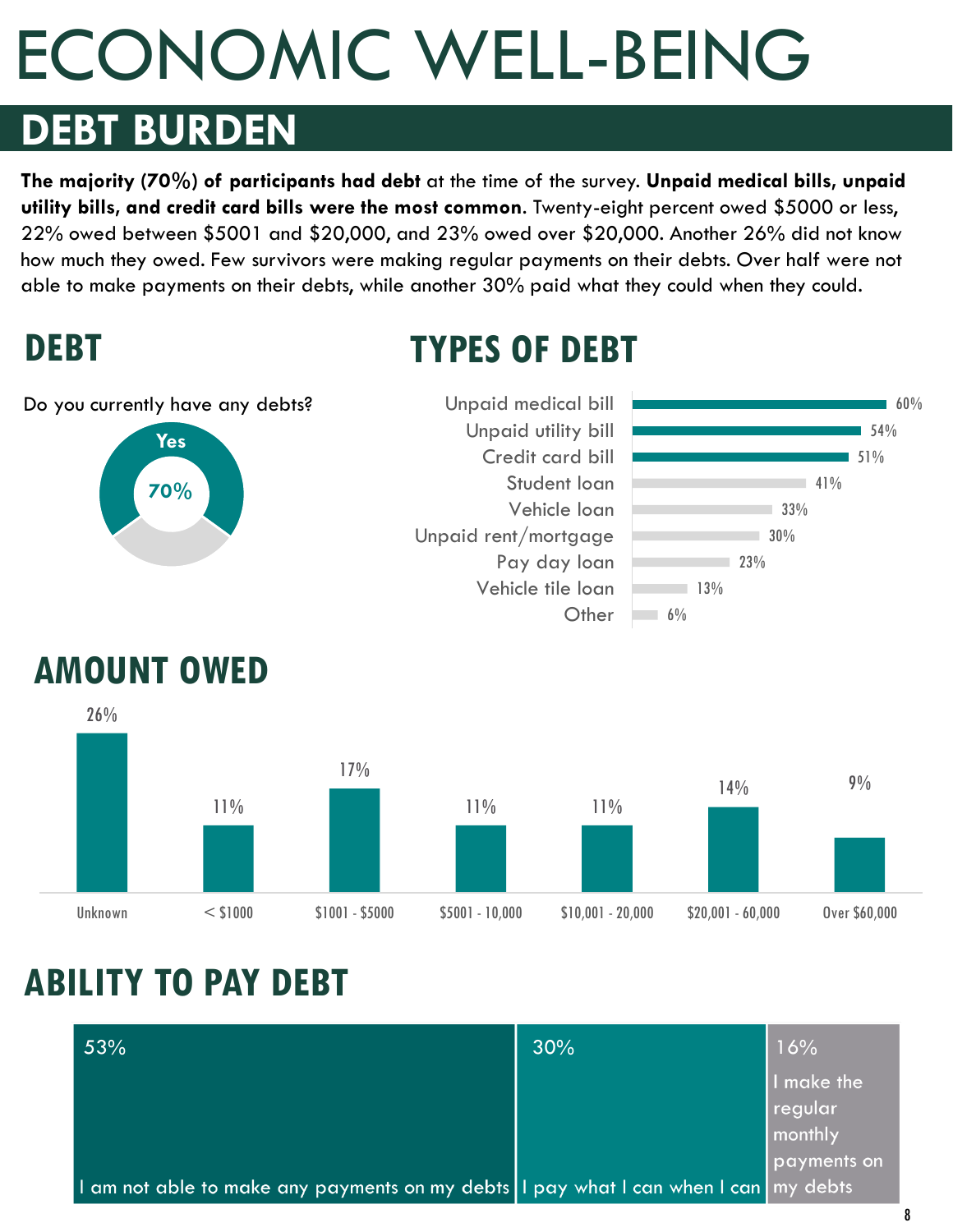### **CREDIT HISTORY**

We asked participants four questions to get a sense of their credit history. **Almost half (49%) said their credit history kept them from getting things** they needed or wanted and **almost 80% said their credit is never, rarely, or sometimes approved** when checked for things like housing. Many survivors also reported that they often or always have to pay a deposit to get utility service (46%) and pay high interest rates to borrow money (51%) because of their credit.

My credit history **keeps me from being able to get things that I need or want**, such as housing, utilities, a vehicle, phone service, or employment.

| <b>Never</b> | <b>Rarely / Sometimes</b> | Often | Always |
|--------------|---------------------------|-------|--------|
| 22%          | 30%                       | 17%   | 32%    |

**My credit is approved** when checked for things like housing, utilities, a loan, phone service, or employment.

| <b>Never</b> | <b>Rarely / Sometimes</b> | <b>Often</b> | Always |
|--------------|---------------------------|--------------|--------|
| 39%          | 39%                       | $9\%$        | 13%    |

I have to **pay a deposit** to get utility service because of my credit history.

| <b>Never</b> | <b>Rarely / Sometimes</b> | <b>Often</b> | Always |
|--------------|---------------------------|--------------|--------|
| 27%          | 26%                       | 12%          | $34\%$ |

I have to pay a **high interest rate** to borrow money because of my credit history.

| <b>Never</b> | Rarely / Sometimes Often |     | Always |
|--------------|--------------------------|-----|--------|
| 30%          | 19%                      | 15% | $36\%$ |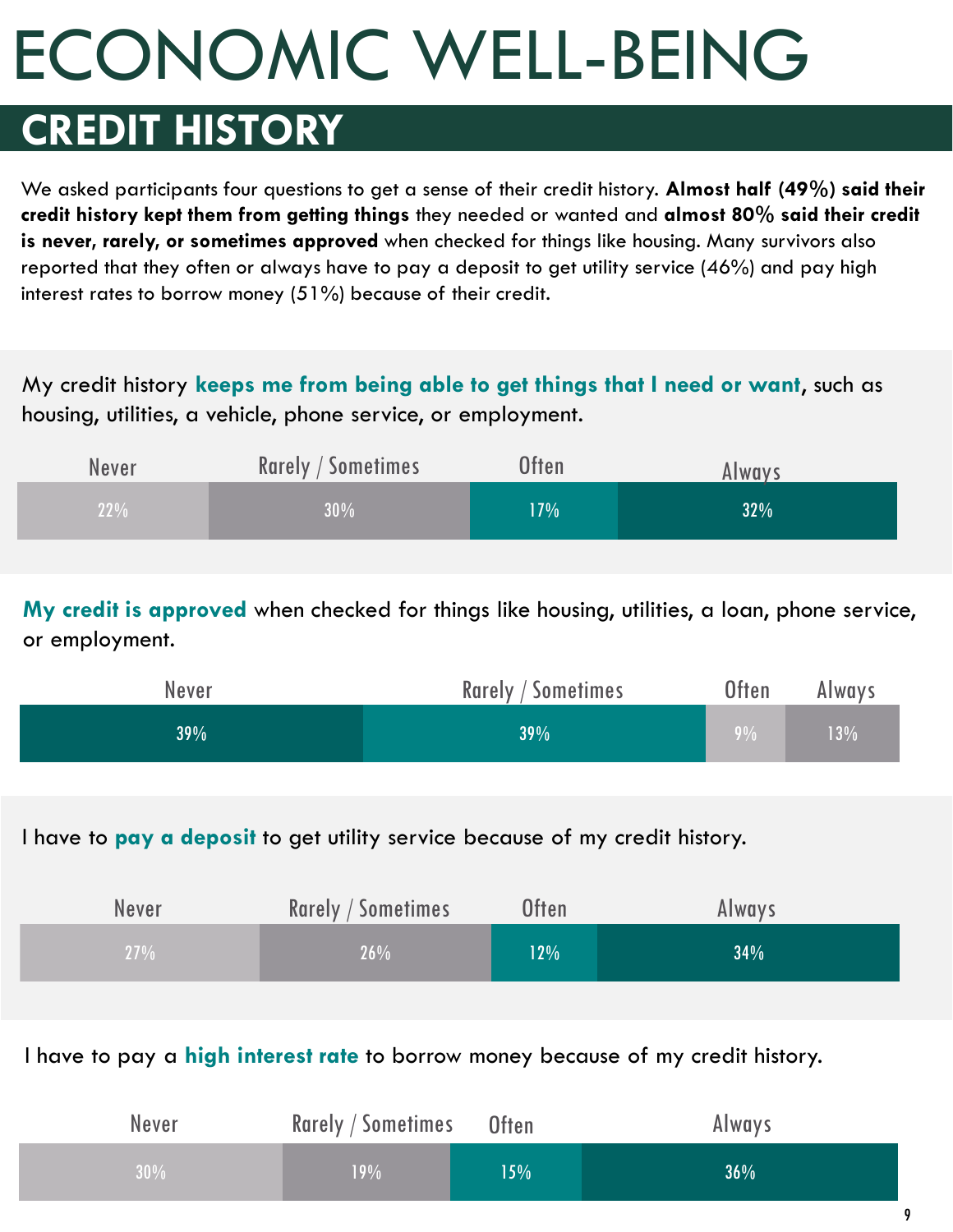#### **FINANCIAL STRESS & WORRY**

Participants reported high levels of financial stress and worry. The charts below show that, **on average**, **participants were living paycheck to paycheck "all of the time,"** were experiencing high financial stress at the time of the survey, and worried almost all the time about being able to meet their normal monthly living expenses.

How frequently do you find yourself just getting by financially and **living paycheck to paycheck**?



What do you feel is the level of your **financial stress** today?



How often do you **worry** about being able to meet normal monthly living expenses?

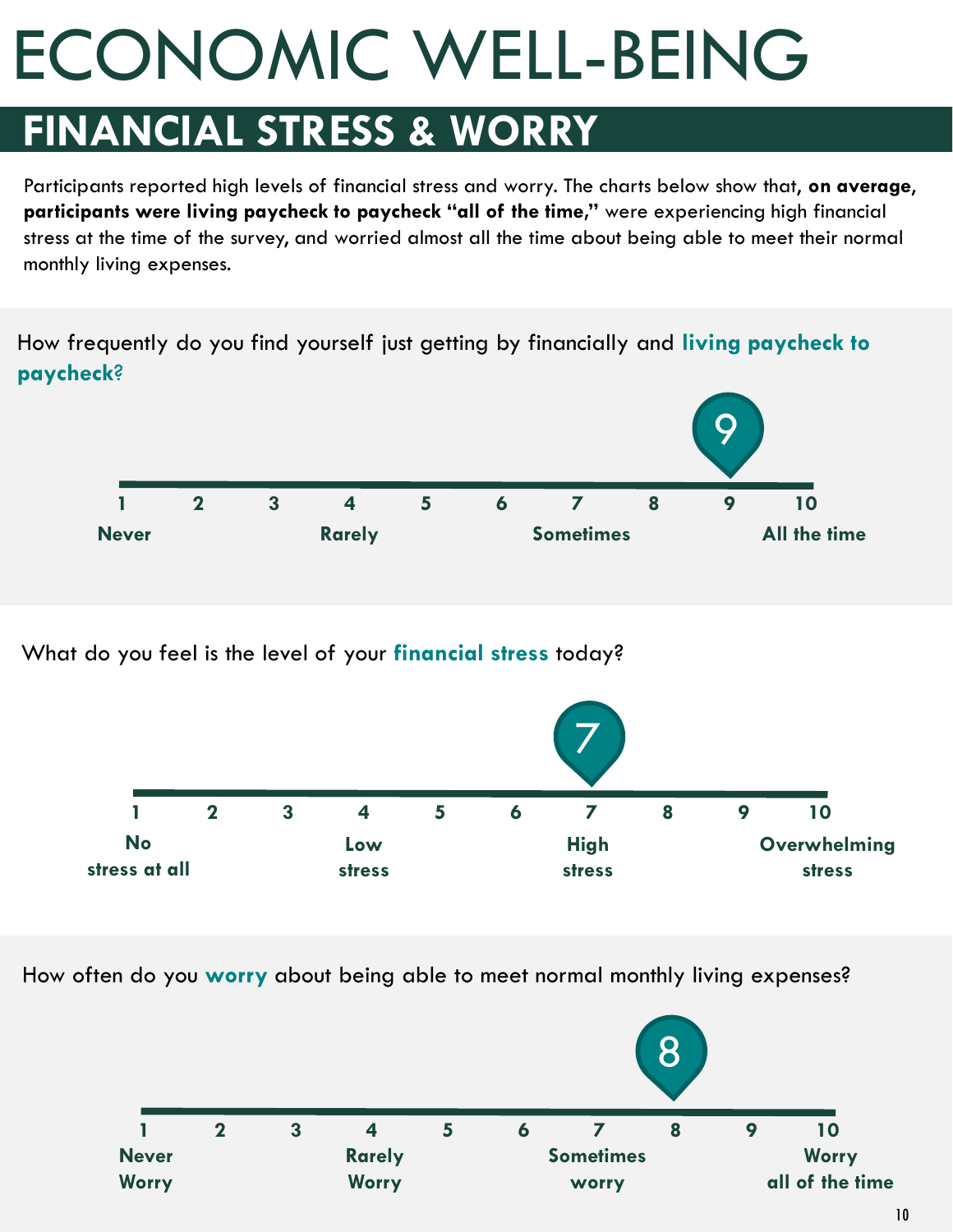### FINANCIAL HELP-SEEKING

#### **HELP WANTED**

**Over three quarters of survivors surveyed wanted help paying a bill, paying for transportation, or getting housing.** Over half wanted help getting a job, getting public benefits or keeping their benefits from being cut, and learning how to manage finances.

*The types of help participants reported they wanted or needed in the past 12 months:*

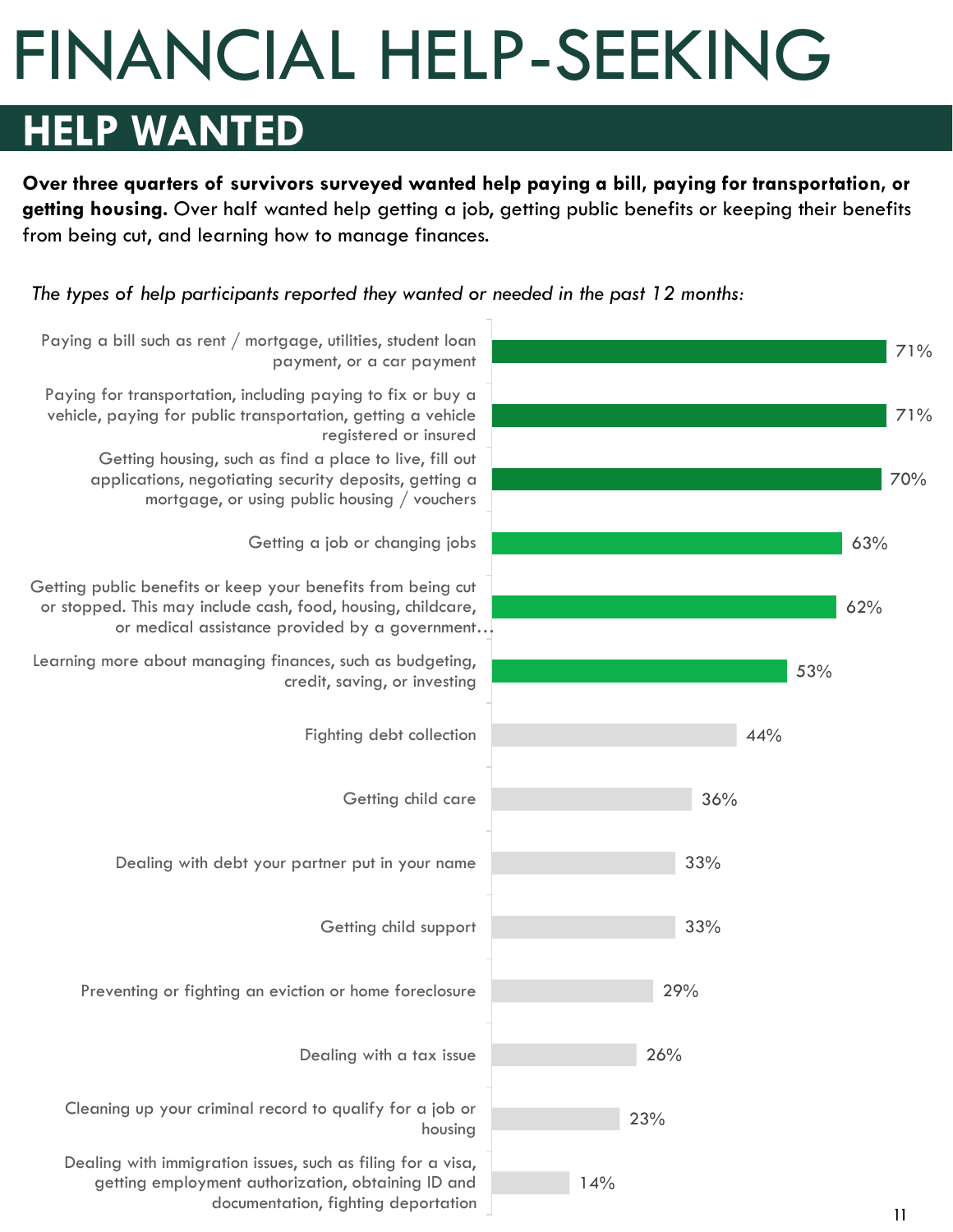### FINANCIAL HELP-SEEKING

### **HELP RECEIVED**

We asked participants if they sought help from a community program or service for any financial issues in the past 12 months and the extent to which they got the help they needed. **About half (49%) asked for help, and of those, most (63%) got half or less of the help they needed.**

| 49%                                 | Asked a community program or service for help with any financial issues. |                                       |                                     |                                      |
|-------------------------------------|--------------------------------------------------------------------------|---------------------------------------|-------------------------------------|--------------------------------------|
| l got none<br>of the help<br>needed | l got <b>a little</b><br>of the help<br>I needed                         | I got half<br>of the help<br>I needed | got most<br>of the help<br>I needed | I got all<br>of the help<br>I needed |
| 11%                                 | 33%                                                                      | 19%                                   | 21%                                 | 16%                                  |

### **BARRIERS TO HELP**

We asked all participants about barriers to getting help from community programs or services to deal with financial issues. **The most common barriers to getting help were not knowing where to go or who to call, not being able to afford to pay for the help they needed, having no place to go in their community for help, and being concerned that their partner would hurt them if they asked for help.** 

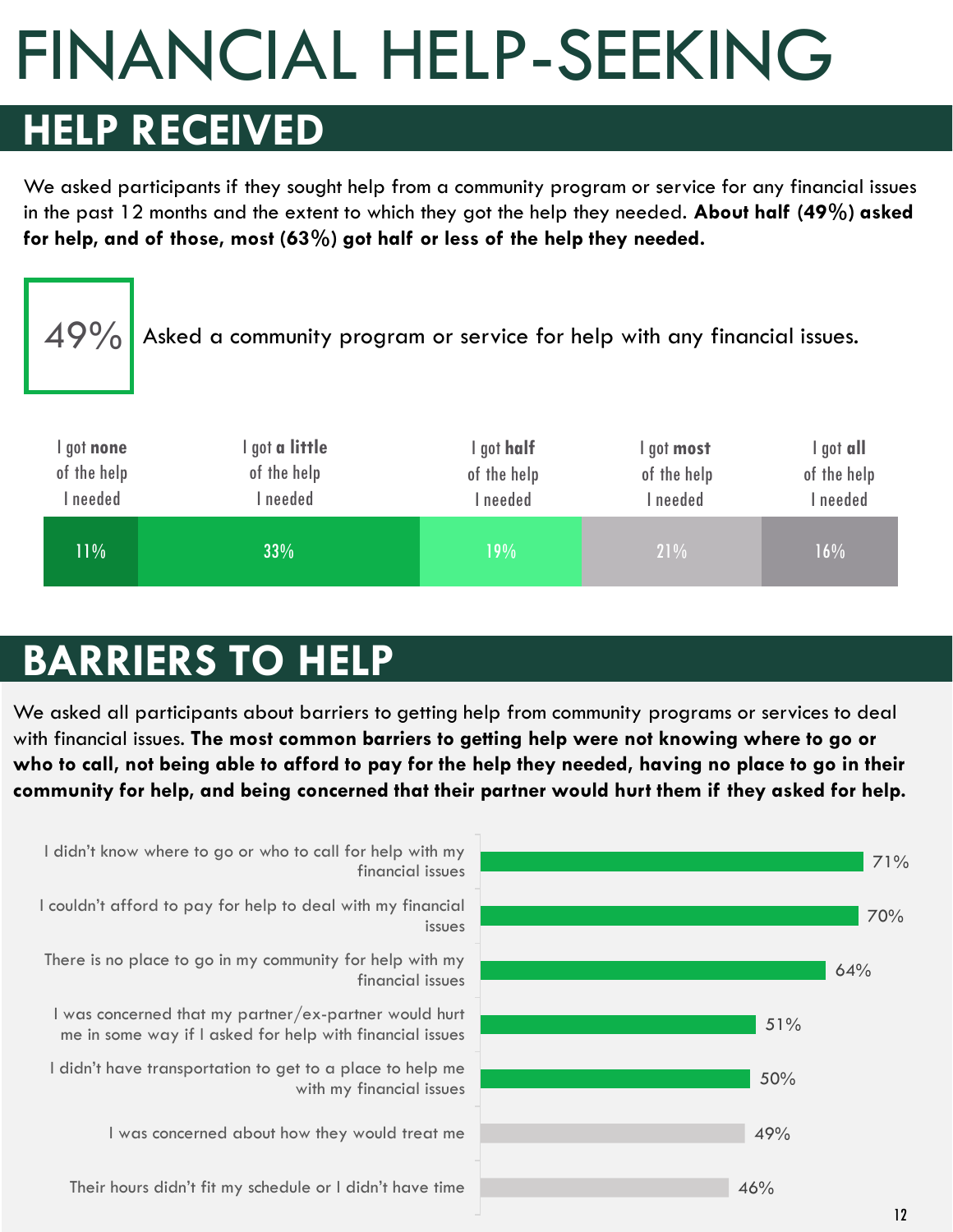### APPENDIX A **RELATIONSHIP CHARACTERISTICS**

#### **Relationship Type**



#### **Relationship Length**



13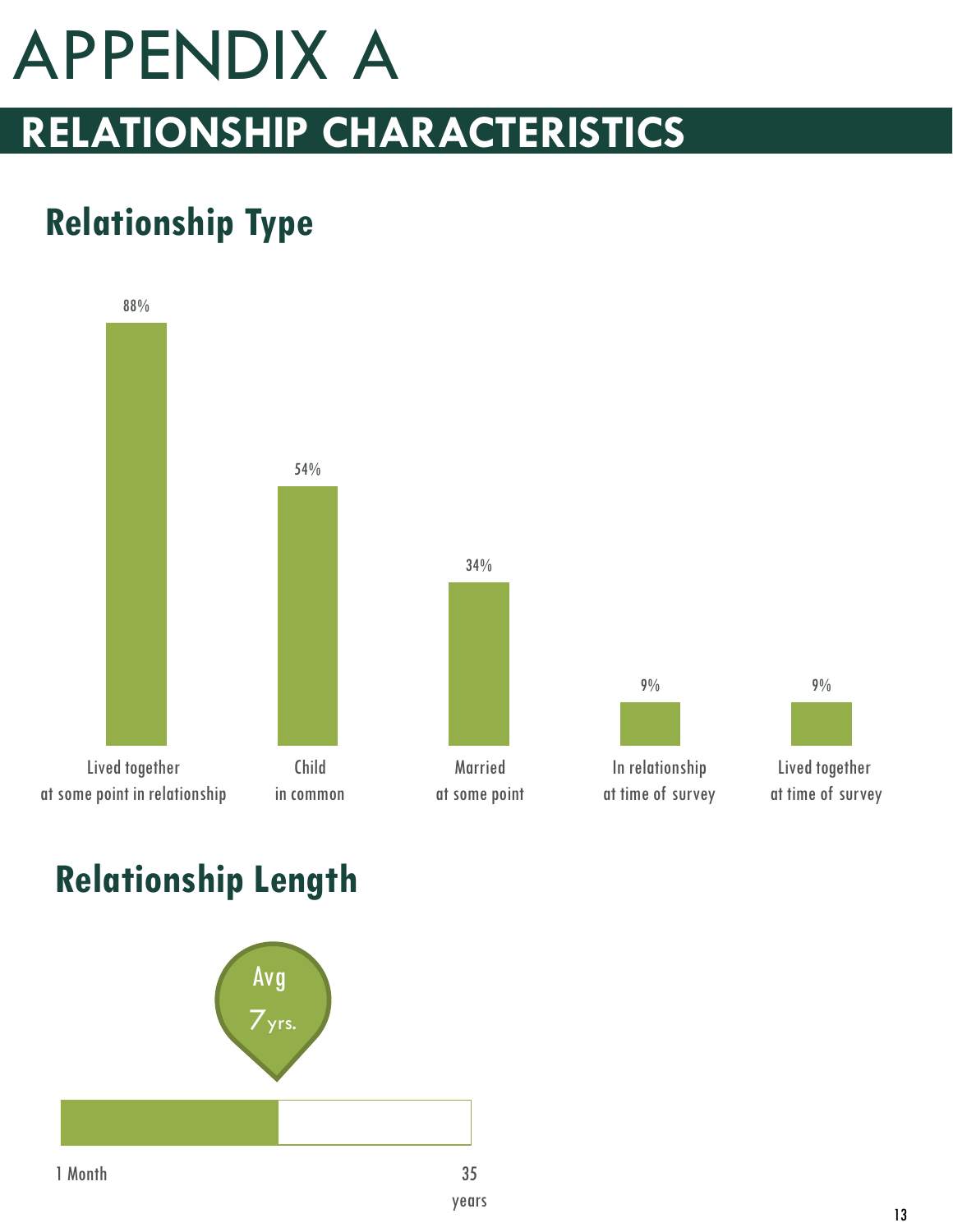### APPENDIX B **OTHER TACTICS OF ECONOMIC ABUSE**

#### **ECONOMIC RESTRICTION**

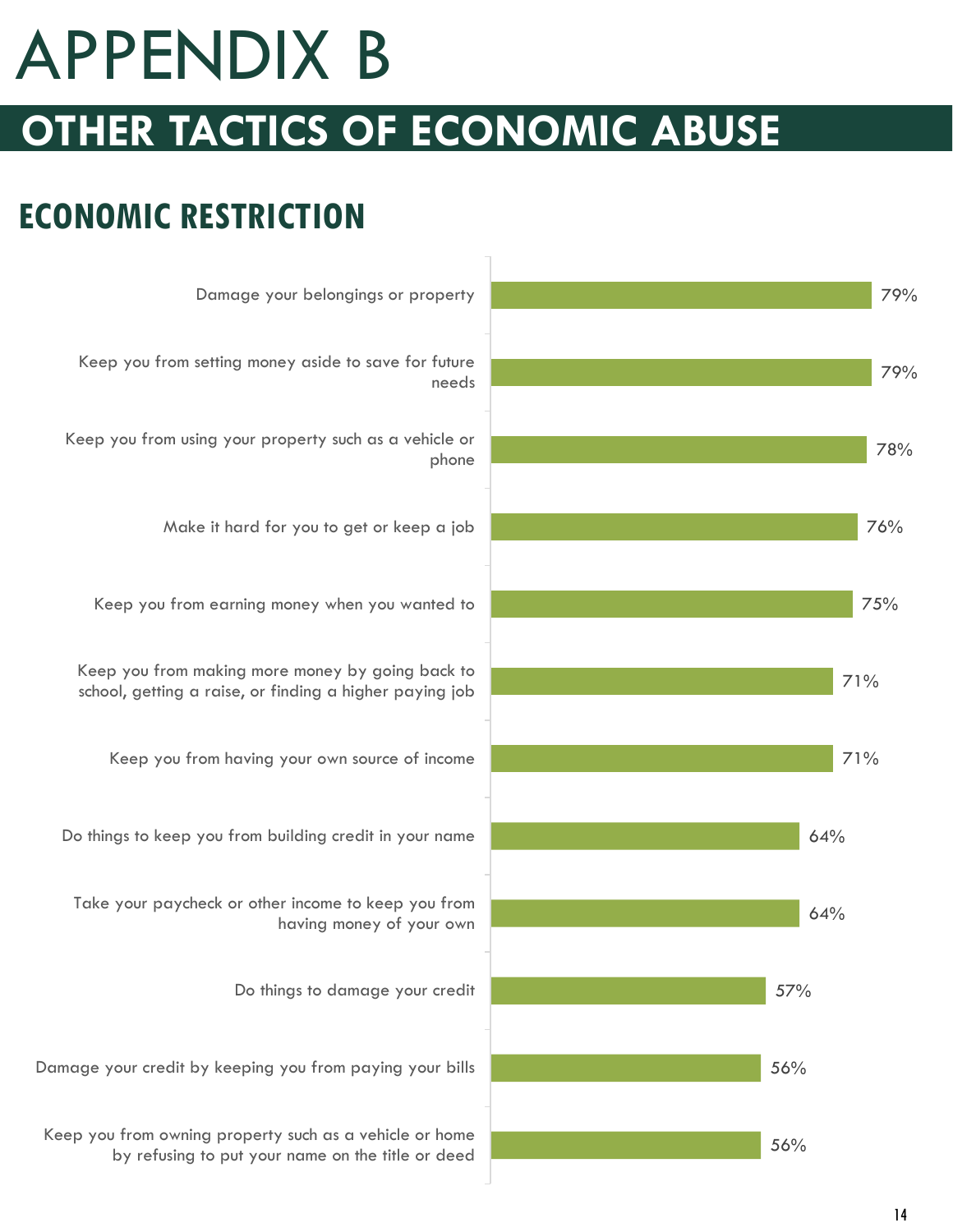### APPENDIX B **OTHER TACTICS OF ECONOMIC ABUSE**

#### **ECONOMIC EXPLOITATION**

![](_page_16_Figure_2.jpeg)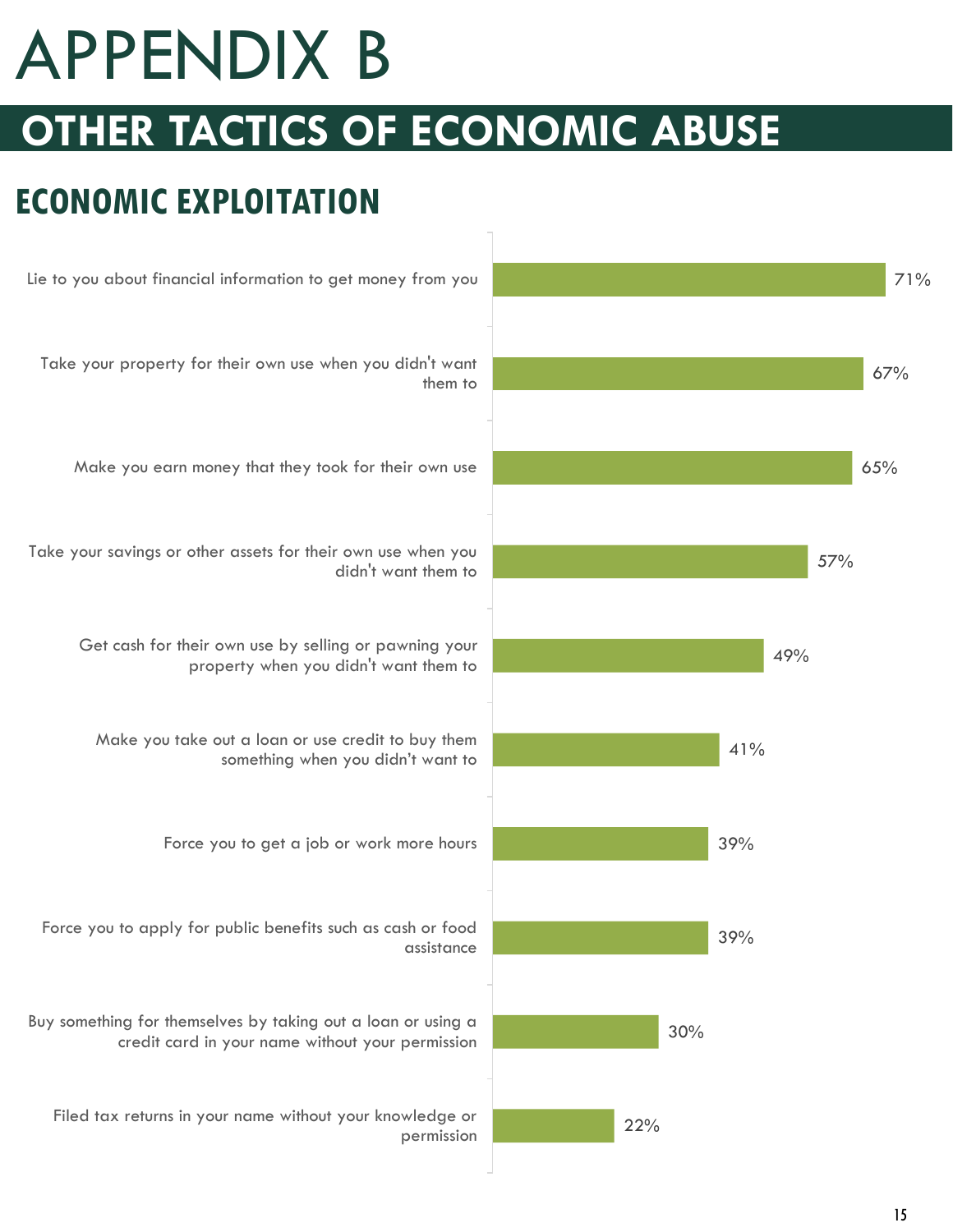### **PSYCHOLOGICAL ABUSE** APPENDIX B

![](_page_17_Figure_1.jpeg)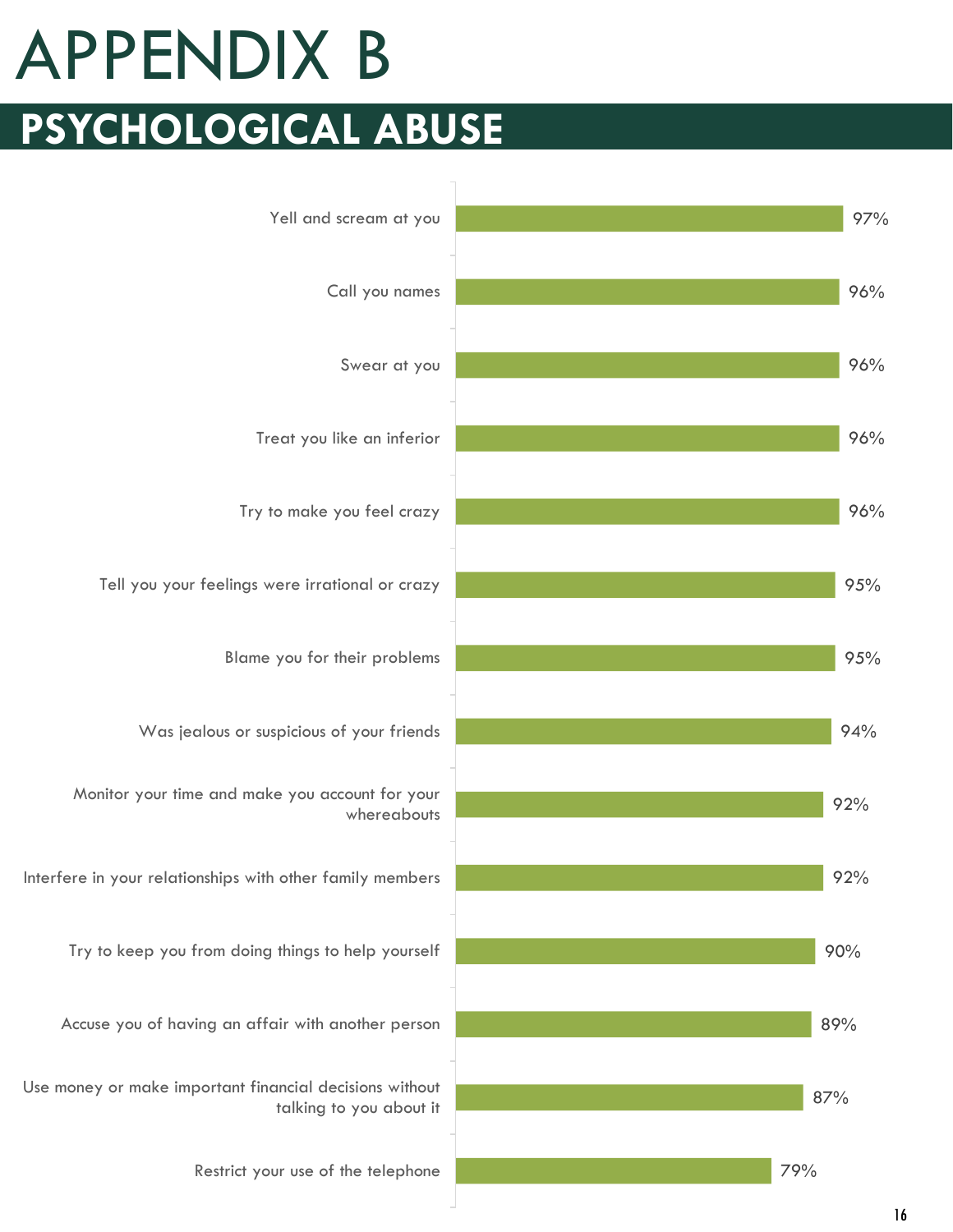### **PHYSICAL VIOLENCE** APPENDIX B

![](_page_18_Figure_1.jpeg)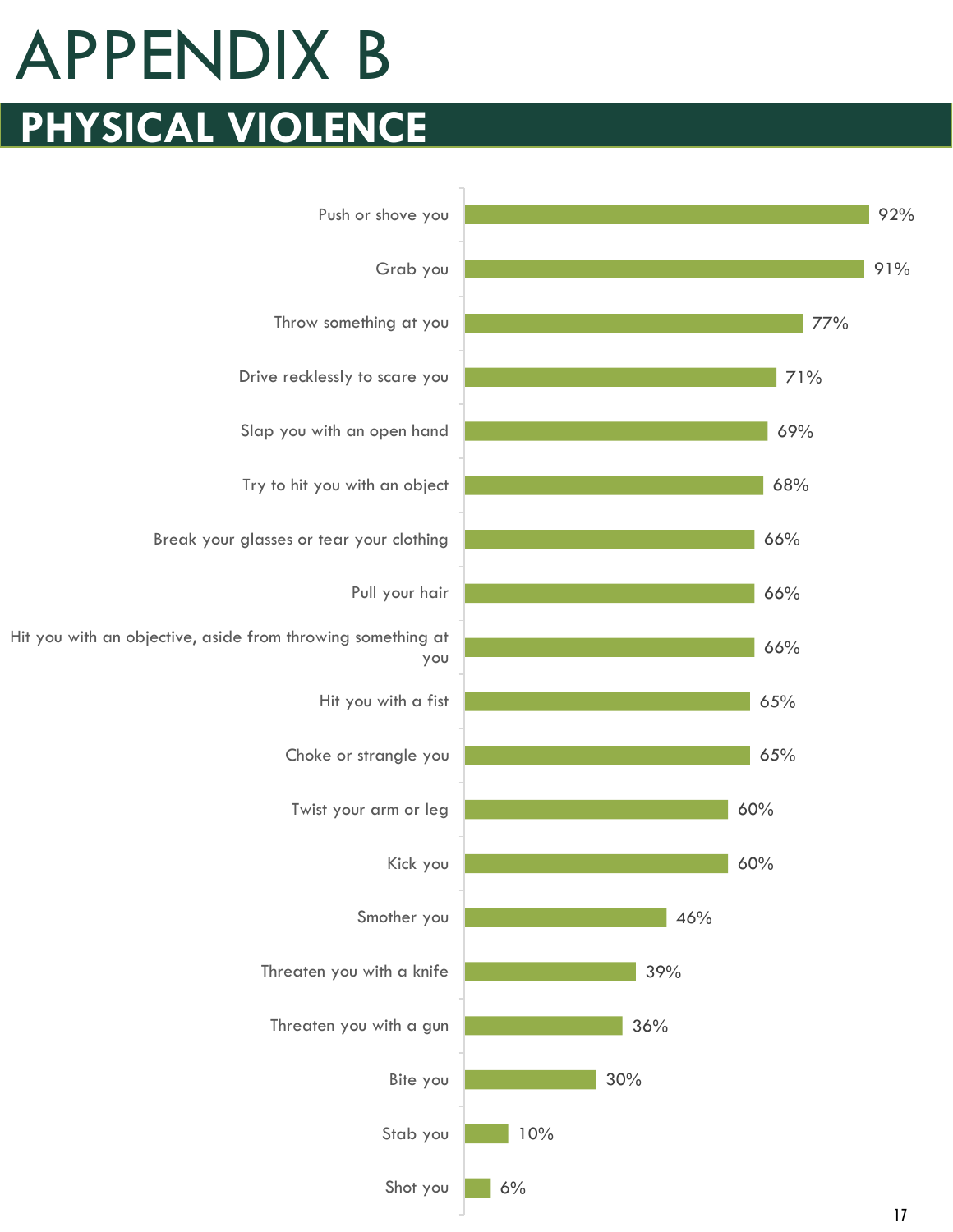### **COERCIVE CONTROL** APPENDIX B

Coercive control involves making demands and threatening harm (explicitly or without words) for failure to comply with those demands. As shown in the charts below, 90% of survivors said their partner made demands and 68% were "very afraid" or "terrified" of harm if they didn't do what their partner wanted.

![](_page_19_Figure_2.jpeg)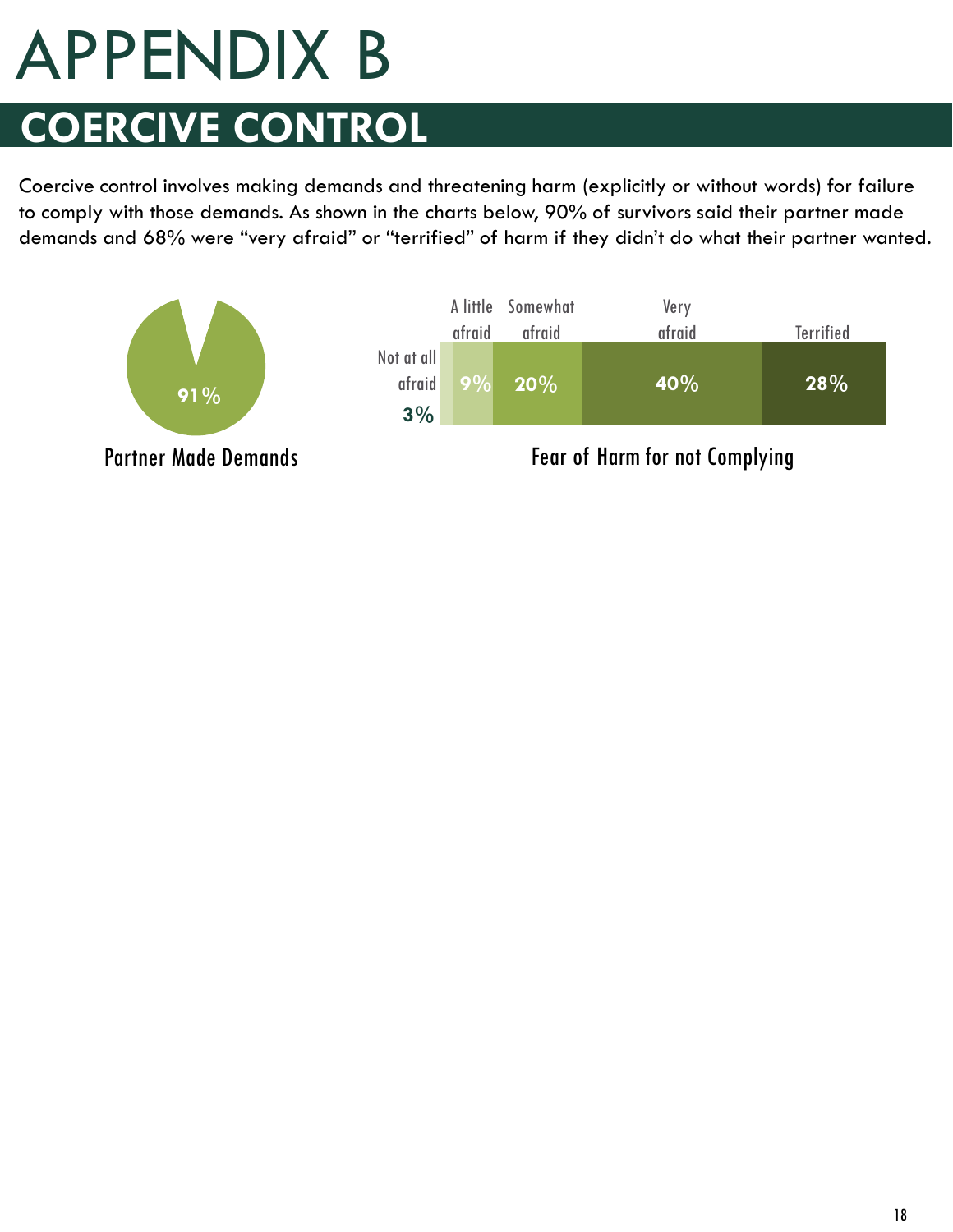### APPENDIX C

### **AFFORDING "EXTRAS"**

I have **enough money to cover my basic needs** (e.g., food, housing, utilities, transportation, or medical care) and still buy some things that I want.

| Never | <b>Rarely / Sometimes</b> | Often    | Always |
|-------|---------------------------|----------|--------|
| 31%   | $159\%$                   | $ 11\% $ | 9%     |

#### I can afford to **do something just for fun**.

![](_page_20_Figure_5.jpeg)

#### I have enough money to **afford leisure and recreation activities**.

![](_page_20_Figure_7.jpeg)

#### I can **give a gift without worrying** that I'll run out of money to pay for the things I need.

| <b>Never</b>  | <b>Rarely / Sometimes</b> | <b>Often</b> |        |
|---------------|---------------------------|--------------|--------|
| $\sqrt{57\%}$ | 36%                       | 14%          | 4%     |
|               |                           |              | Always |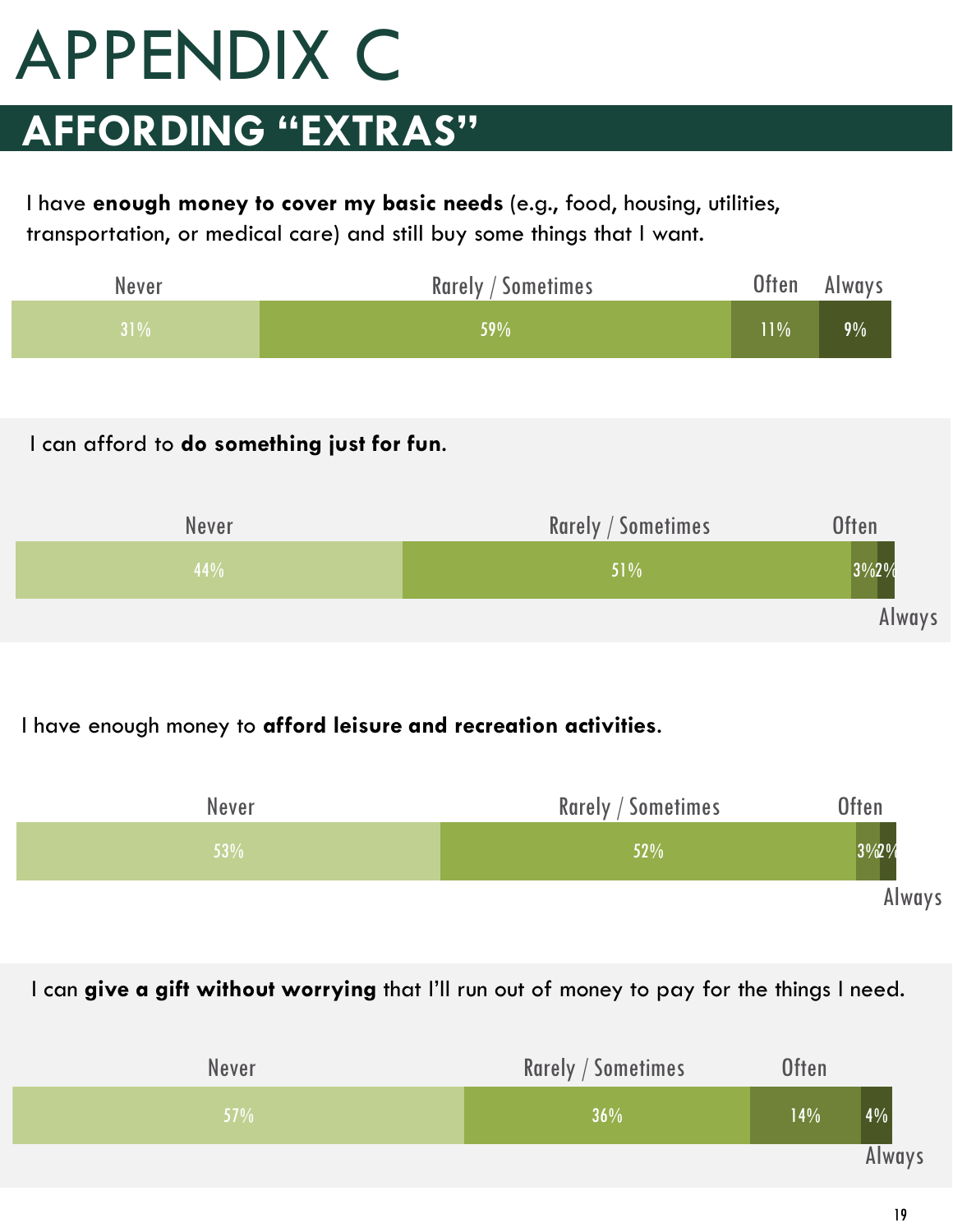# APPENDIX C

#### **PAYING FOR UNEXPECTED EXPENSES**

If your household suddenly had no income coming in, over **how many months** could you continue to pay your regular monthly bills?

|          | $1 - 2$ | 3 or more |
|----------|---------|-----------|
| 0 months | months  | months    |
| 68%      | 20%     | 12%       |

Sometimes things come up that we do not expect to have to pay for. This might be something like a vehicle repair, a medical emergency, a hole in the roof that needs repair, or a large tax bill. From the options below, choose the answer that includes the **most money you could currently afford to pay for an unexpected expense.**

|        | $$1 -$ | $$101 - $401 -$ |          |
|--------|--------|-----------------|----------|
| \$0    | \$100  | \$400           | \$1000   |
| $51\%$ | 24%    | 14%             | $5\%$ 5% |
|        |        |                 | $$1001+$ |

If you had to pay for an unexpected expense that cost as much as all of your regular monthly bills combined**, to what extent could you still afford to pay for the things you or your family regularly needs,** such as food, rent/mortgage, utilities, transportation, child care, medical care, or clothing?

|      |     | Most/    |       |
|------|-----|----------|-------|
| None | Few | Half All |       |
| 63%  | 26% | 6%       | $7\%$ |